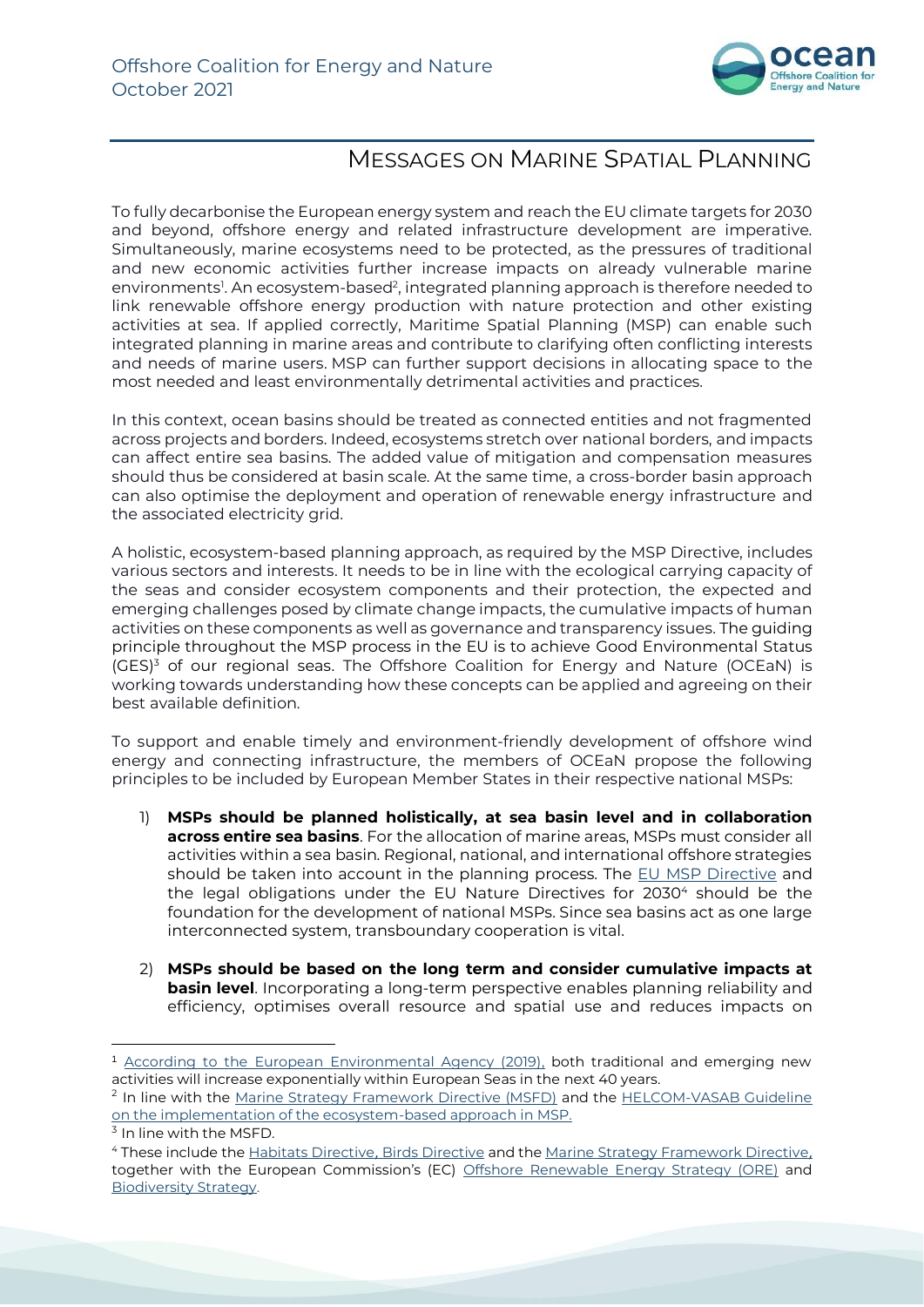## Offshore Coalition for Energy and Nature October 2021



nature. As changes in the marine environment may only be visible after a certain amount of time, long-term planning and long-term adaptive management are essential for ecosystem protection (e.g. MPAs, strictly protected areas). National MSPs should include sound cumulative impact assessments. Methodologies to assess cumulative impacts should be applied at sea basin level, take into account ecological carrying capacities and site-specific species sensitivities. To do this, an agreement must be reached on how to operationalise these concepts. Data, necessary for assessing cumulative impacts, should be systematically collected and shared under open licences (see point 3).

3) **MSPs must be based on best-practice methodology and apply the best available data, tools, knowledge and practices.** Member States should reinforce and actively share national databases and test joint public-private monitoring programmes across borders. Data collection and sharing through standardised methods and protocols across sea basins is necessary for transboundary MSP cooperation. A common framework for data collection and sharing should be developed and adopted by, at least, all states sharing a sea basin. The common framework should foresee, enable and implement the sharing of all relevant data and the results of environmental and other relevant studies to be systematically published under a standardised open license.

Long-term data is key for conducting cumulative impact assessments and producing sensitivity maps. Sensitivity maps are a useful tool to inform and guide planning decisions<sup>5</sup>. Member States and the EU Commission should facilitate and enable their production and mainstream their use.

- 4) **MSPs should be developed based on consultation processes<sup>6</sup> and fair stakeholder engagement**. A fair and transparent involvement of all relevant stakeholders will enable governments and MSP planning authorities to better balance the needs of interest groups. Multi-stakeholder participation will increase understanding of potential challenges and solutions across sectors and borders and ultimately strengthen implementation. One core requisite is that all relevant MSP documents and supporting information are publicly available. Multi-stakeholder participation can further clarify the interactions of different human activities and their cumulative impacts, thus leading to open discussions about limiting most damaging practices.
- 5) **Multiple use of marine areas<sup>7</sup> should be considered as a tool to conciliate between conflicting interests.** For this reason, options of multi-use need to be explored and tested for their ability to solve spatial conflicts as well as their impacts

<sup>5</sup> Through sensitivity maps, the best-suited locations for nature protection and renewable energy infrastructure can be identified.

<sup>6</sup> MSP consultation processes should be held in accordance with the principles laid out in the Aarhus Convention. The United Nations Economic Commission for Europe (UNECE) Convention on Access to Information, Public Participation in Decision-Making and Access to Justice in Environmental Matters (1998) requires public authorities to make arrangements to enable the public affected and environmental non-governmental organisations to comment on proposals for projects affecting the environment, or plans and programmes relating to the environment, these comments to be taken into due account in decision-making, and information to be provided on the final decisions and the reasons for it. The full text can be found here: https://unece.org/DAM/env/pp/documents/cep43e.pdf <sup>7</sup> Multi-use denotes "the joint use of resources in close geographic proximity. This can involve either a single user or multiple users performing multiple uses. It is an umbrella term that covers a multitude of combinations of uses and represents a radical change from the concept of exclusive resource rights to the inclusive sharing of resources by one or more users." Resources in this context is understood as "a good or service that represents a value to one or more users. Such resources can be biotic (e.g. fish stocks) or abiotic (e.g. ocean space) and can be exploited through direct (e.g. fishing) or indirect (e.g. nature conservation) uses." (EU COM 2021).